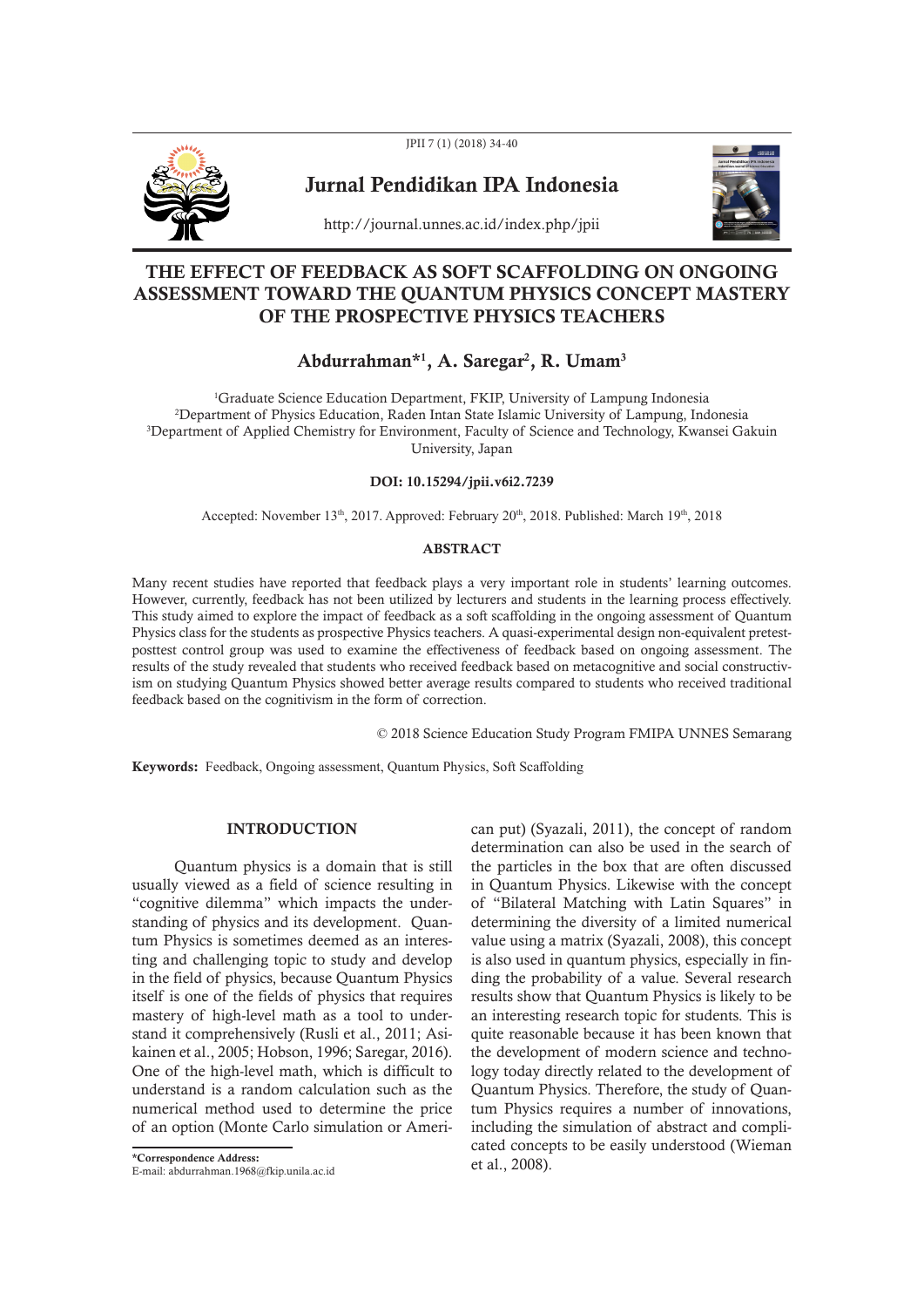(Bao & Redish, 2002), reveals that many physics teachers in high school level possess a very low level of Quantum Physics concepts mastery. Consequently, the learning process of Quantum Physics concepts in high school becomes an unimportant part or even missed, so that the students do not have high interest in studying the concept of Quantum Physics (Aprilyawati & Abdurrahman, 2009). Therefore, for prospective teachers, various strategies and methods of quantum physics learning have been developed in universities by various researchers to improve the achievement of Quantum Physics subjects or modern physics (Hobson, 1996; Mason & Singh, 2010; Wittmann et al., 2006; Zhu & Singh, 2011). Even the use of information technology in the study of Quantum Physics or Modern Physics is currently a new trend in physics learning (Robblee & Abegg, 1999; Wieman et al., 2008; Zollman et al., 2002). The Efforts to improve students' understanding are mostly focused on learning innovations, especially improvements in the syntax or learning phase in addition to media and learning resources. However, the researchers rarely innovate and improve the study of quantum physics in the context of assessment, especially the application of formative assessment (Ongoing assessment) as an alternative to improve learning performance of the students by involving feedback activities effectively in it (Stiggins & DuFour, 2009).

Feedback is one of the continuum factors of learning that has a very strong impact on the success of the learning process and achievement of students (Black & Wiliam, 1998; Hattie & Timperley, 2007). Further, Hatti and Timperley argue that it is basically defined as the consequence of performance, meaning that students can monitor their learning achievements through a number of improvement responses to each "evaluation," either self-assessment, teacher (ongoing and formative assessment), other students (peer-assessment), or parents. Feedback, when viewed from its role attributes can be divided into five categories: correction, reinforcement, forensic diagnostic, benchmarking, and longitudinal development (Price et al., 2010).

Some researchers indicate that feedback is sometimes only a unilateral effort of the teacher without any active involvement from the students in responding and applying it in the subsequent learning (Taras, 2003). Thus, the feedback will not be optimally applied if the students are not actively involved in a series of learning processes. In fact, sometimes students rarely read or respond to feedback given by teachers or lecturers.

This phenomenon happens because they do not understand the purpose and process of feedback, so few of them devote themselves to the feedback process (Duncan, 2007).

The impact of variations in feedback interventions in the learning process has been extensively investigated(Hattie & Timperley, 2007; Shute, 2008), and the results show a number of facts leading to the same conclusion that feedback is instrumental in improving students learning outcomes (Black & Wiliam, 1998; Kluger & DeNisi, 1996; Shute, 2008). Nevertheless, the effectiveness of feedback done in the classroom as a mean of improving process quality and learning achievement is often a factor of dissatisfaction among practitioners in their implementation (Price et al., 2010). One of the factors of dissatisfaction is the low involvement of students in responding to feedback made by teachers or lecturers in the classroom, even though students have the best position to assess the effectiveness of the feedback. This happens because students have no knowledge or literacy about the importance of the role of feedback in the learning process. In this case, a lecturer should provide a number of strategies to perform some scaffolds in feedback activities. Soft scaffolding such as questioning, encouraging, directing, giving guidance in problem-solving and other strategies, is a very important factor in engaging students actively and critically in the learning process (Brush & Saye, 2002; Nyamupangedengu & Lelliott, 2012; Sousa, 2014).

In addition to the feedback characteristics mentioned previously, there are many variables that contribute to the relationship between feedback and learning outcomes. Stobart (2008) States that there are three conditions that must be fulfilled in order to achieve effective and useful feedbacks in learning: (1) students need feedback, (2) students receive feedback and have time to use it, (3) students are willing to use and able to utilize feedback. The first reason that students need feedback is the gap between the learning objectives and the achievement of the students' learning outcomes (Hattie & Timperley, 2007). The implication is that if there is no gap, such students do not require feedback. Furthermore, Timmers & Veldkamp (2011) state that in the feedback process, not all students show the same enthusiasm when feedback is given. The students' attention is usually focused on correcting errors in an assessment that is incorrectly answered, while very little time is given for feedback on the correct answer.

Another result indicates that the longer the assessment (time and number of questions), the less interesting for the students to respond to the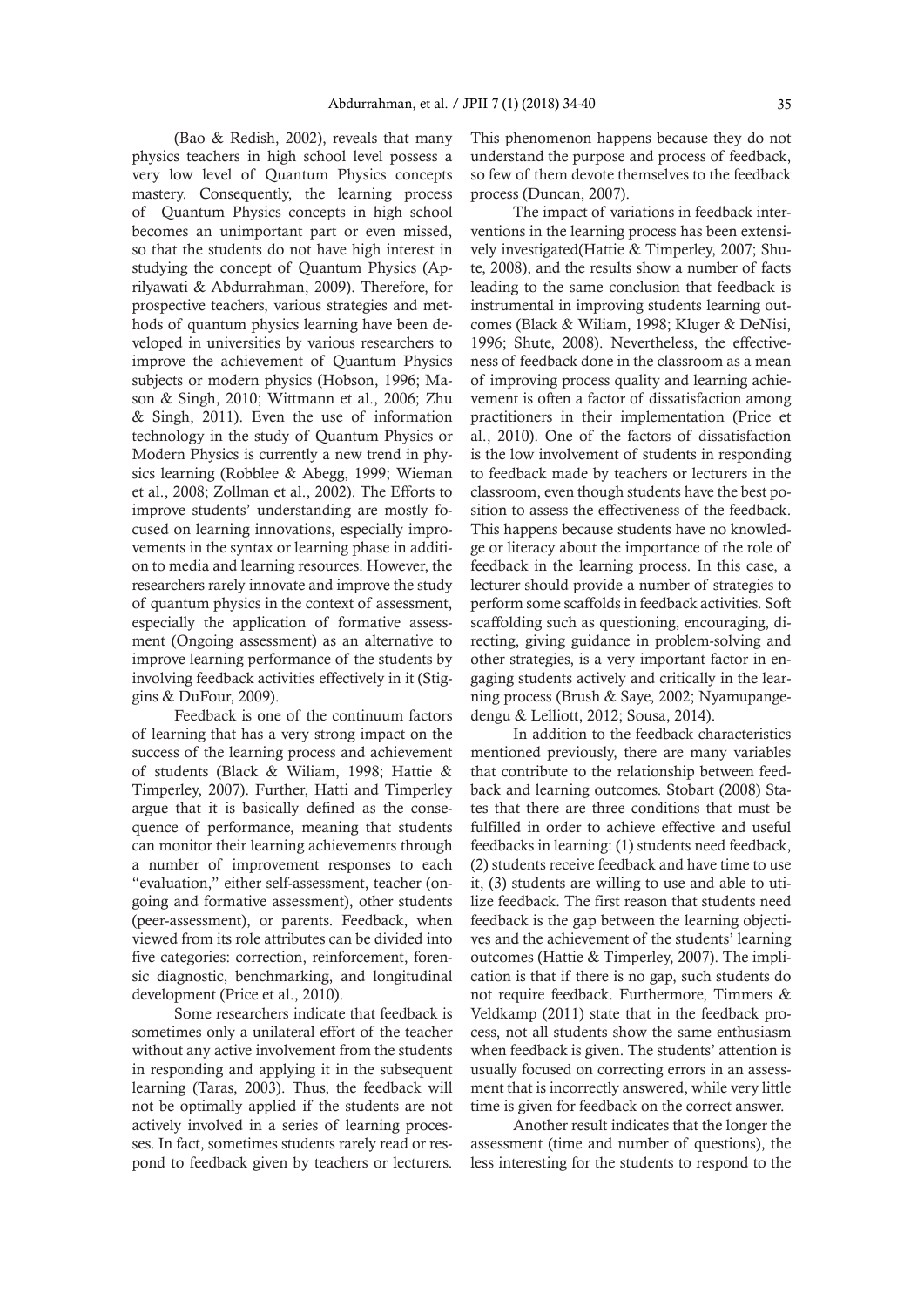feedback given by the teacher (Timmers & Veldkamp, 2011). In line with these findings, (Stobart, 2008) claims that the interaction between item difficulty, length of assessment and students' characteristics determine the amount of attention toward the feedback and its effects in the process of achieving the learning objectives. The willingness to use feedback is closely related to learning motivation that allows the students to find and provide learning resources to improve their learning performance (Azevedo & Bernard, 1995; Mory, 2004; Saregar et al., 2017). Contrary, if the feedback refers to the students' inability to acquire learning resources, then they will not be able to utilize the feedback (Stobart, 2008). Furthermore, feedback should be given clearly without any disruption so that it can determine the success of the feedback and sustainability of its application (Mory, 2004).

#### **METHODS**

This study used quasi-experimental methods with a non-equivalent quantitative design of pre-post control group design (Creswell, 2013). Data on the mastery of quantum physics concepts was obtained by using the Inventory test of Quantum Physics concepts (IPKFK). A total of 37 students were involved in the study, with 19 students in the experimental class and 18 students in control class. The experimental class was given feedback as soft scaffolding based on social and metacognitive constructivism learning theory in applying ongoing assessment using the flash card, whereas the control group only used regular feedback on formative assessment based on cognitive learning theory. Table 1 below presents the demographics of the research sample.

Table 1. The Demographics of the Research Samples and Treatments

| Group        | <b>Treatment</b>                                                                                      | Frequency<br>Assess-<br>ment | Number of<br><b>Students</b><br>(N) |
|--------------|-------------------------------------------------------------------------------------------------------|------------------------------|-------------------------------------|
| Experimental | Ongoing assessment with feedback using flash card in<br>combination with correction and reinforcement | 3x                           | 19                                  |
| Control      | Formative assessment with feedback through paper-<br>based test with correction                       | l x                          | 18                                  |

Schematically, the process of ongoing assessment and feedback activity in the experimental class using feedback model from metacognitive and social constructivism theory in the form of correction and cyclic Reinforcement can be seen in figure 1. The assessment of ongoing assessment was assisted by flashcards made of 5 x 10 cm cardboard paper with the letters A, B, C, and D. Each student in the experimental class got four flashcards. These cards served as clickers when the lecturer applied the ongoing assessment. While the feedback was given to the class

just after the students gave the previous answer by observing and recording the students' answer on ongoing assessment beforehand. This feedback cycle was repeated three times (3x) in each meeting with an aspect-oriented reinforcement to soft scaffolding activities in the form of a dynamic effort by the lecturer in diagnosing and improving the students' response in responding formative assessment results through guidance, motivation, reflection, and peer-collaboration (Xun & Land, 2004).



Figure 1. The Model of Metacognitive and Social Constructivism Feedback (Thurlings, et al., 2013)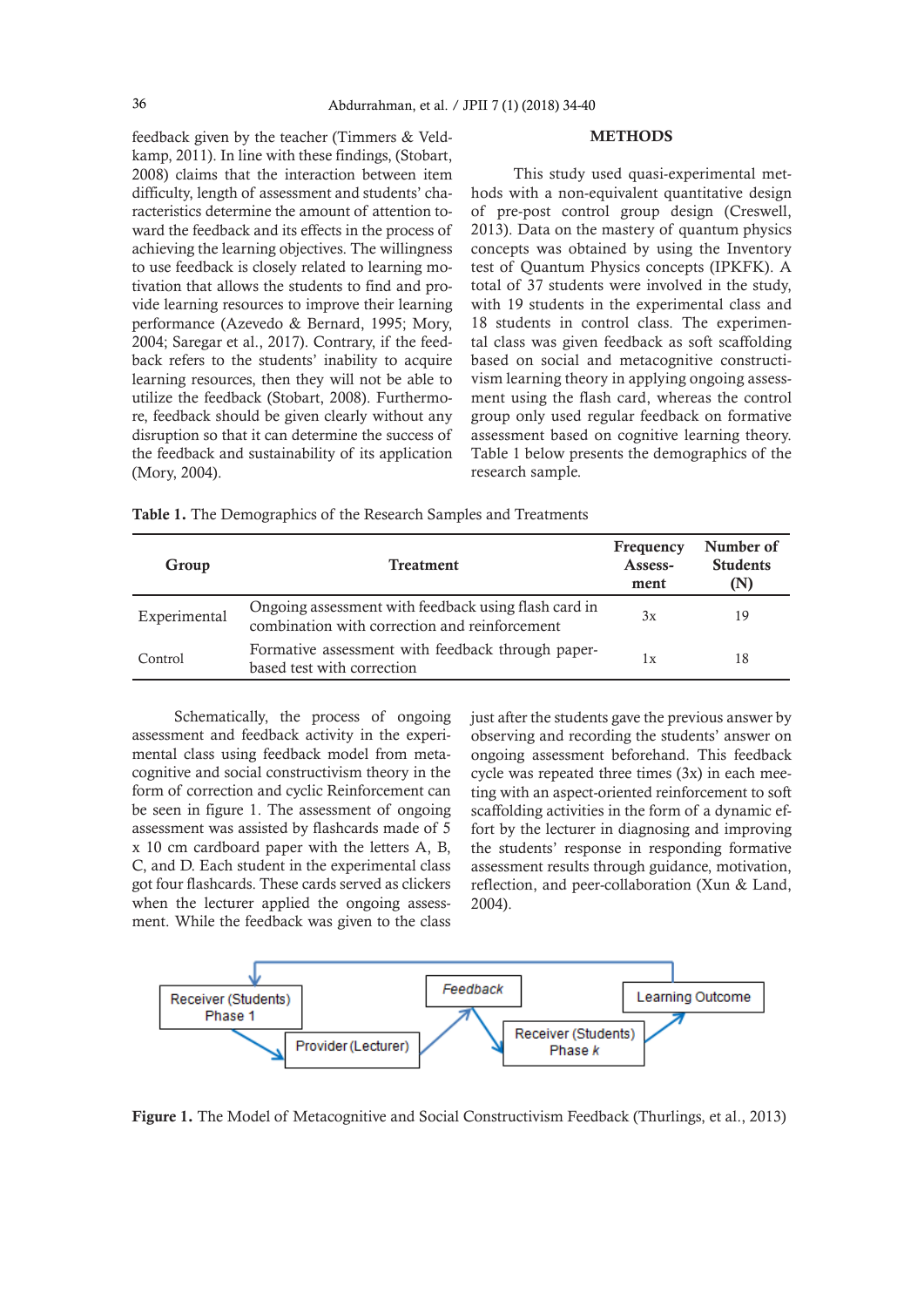Students in the control class received direct feedback after formative assessment at each meeting with feedback model based on the cognitive learning theory perspective (figure 2) in the category of correction only. The learning model applied to both groups was the same. The collaborative discovery learning model adapted from (Gijlers & de Jong, 2005) with the syntax: (1) orientation; (2) hypothesis submission; (3) Planning an investigation; (4) Implementation Monitoring; (5) interpretation of findings; (6) Evaluation.



Figure 2. Cognitivism Feedback Model (Thurlings et al., 2013)

## RESULTS AND DISCUSSION

This research was conducted to see the effectiveness of feedback on ongoing assessment in the context of assessment for learning in improving learning achievement on the Quantum Physics subject of the prospective physics teachers.

Based on the result of t-test toward prior knowledge gained through pre-test score on both groups showed that the prior knowledge of both groups was not significantly different ( $t=1,59$ ; sig.=1,22; p>0,05). This information pointed out that before the treatment was conducted, the samples possessed similar prior knowledge level (see table 2).

Table 2. The Result of T-test of Pre-test

| Pre-test | Group        | N  | Mean  | <b>Standard Deviation</b> | observe |          |
|----------|--------------|----|-------|---------------------------|---------|----------|
|          | Experimental | 18 | 34.94 | 3,46                      | 1.59    | $1,22^*$ |
|          | Control      | 19 | 32.81 | 4,61                      |         |          |

 $*_{p} > 0,05$ 

 After the learning process involving feedback activity on ongoing assessment, the students' learning outcomes were analyzed using covariance analysts (ANCOVA) with pretest scores as covariates and post-test scores as dependent variables (table 3.). The analysis showed that there were significant differences in learning outcomes between the experimental group and the control group (F = 5.42, sig = 0.026, p < 0.05). These results indicated that students studying quantum physics by applying feedback in ongoing assessment based on social constructivism and metacognitive learning theory in the form of combination between correction and reinforcement show better learning outcomes than students who used feedback in the context of cognitivism learning theory in their learning with only correction feedback.

Table 3. Descriptive Data and ANCOVA on Pre-test Score

| Group               |          | N Mean Standard Deviation Adjusted mean Standard error |       |      | $\mathbf{F}$ |                  |
|---------------------|----------|--------------------------------------------------------|-------|------|--------------|------------------|
| Experiment 18 53,89 |          | 10.97                                                  | 51.83 | 2,16 |              | $5,42$ $0.026**$ |
| Control             | 19 74.78 | 8.85                                                   | 75.61 | 2,05 |              |                  |
| $\mathbf{a}$        |          |                                                        |       |      |              |                  |

\*\*p  $< 0.05$ 

 The findings of this study indicate that the feedback process in ongoing assessment with soft scaffolding was able to improve students' learning performance significantly. Ongoing assessment with feedback activity encourages students to be more motivated in solving physics problems systematically and improving cognitive processes,

facilitating information processing, and transforming knowledge presented in the learning process. The students primary concern for feedback is generally on correcting errors in resolving or defining solutions to a given problem. Nevertheless, they were very enthusiastic on the reinforcement feedback.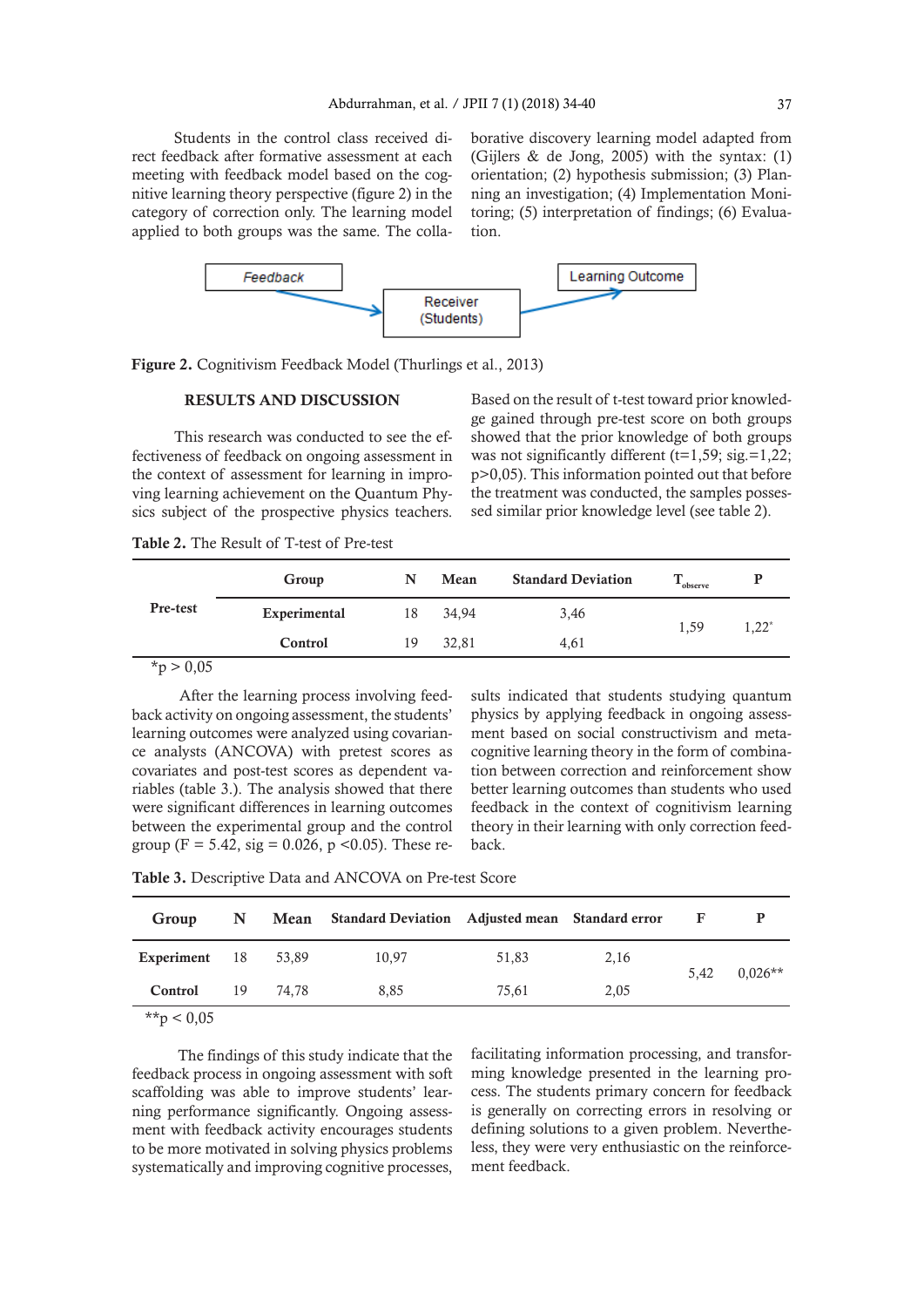Some of the feedback utilization made by the majority of students was activeness in finding new learning resources. To ensure the lecturers' feedback, they searched for appropriate online literature through Smartphone. The more frequently given assessment and feedback have been proven to be able to increase the accommodation ability toward new learning resources so that they gain new solutions in overcoming the problems of physics. The impact was that the students began to recognize and apply effective ways to reduce the gap between learning achievement and formulated competencies. This is in line with the meta-theory of cognitivism and social constructivism, that feedback supports and plays a role in familiarizing learners with learning outcomes, recognizing the gap between their true achievement and desired performance, and then attempting to close this gap through feedback responses (Nicol & Macfarlane-Dick, 2006; Pokorny & Pickford, 2010). (Espasa & Meneses, 2010) also revealed that effective feedback should be able to encourage students to gain further information and confidence needed to complete tasks.

In addition, feedback also inspires lecturers to perform a number of sequence improvements (stages) of learning, especially in providing assistance or cognitive scaffolding for students in performing information processing dynamically (Xun & Land, 2004). Optimizing the principle of collaboration in small groups is easier after feedback is received by students (Jayanti et al., 2016; Saregar et al., 2016). Students realize the importance of peer-coaching in understanding abstract quantum concepts by discussing and exploring the academic motivation of the feedback given by lecturers in improving their learning performance. Conditioning this feedback process provides students with opportunities to respond the feedback content and engage in constructive dialogue with lecturers as a provider of the feedback. In other words, feedback will be more effective in the context of collaboration between the lecturers and students and among the students themselves (Auld et al., 2010; Landry et al., 2009; Nicol & Macfarlane-Dick, 2006).

There are a number of rational arguments for why collaboration among learners is very effective in determining the success of inquirybased learning or discovery along with its assessment. According to socio-constructivist learning theory (Duit & Treagust, 1998) learners' competencies will grow through the process of problemsolving activity done collaboratively among learners. In addition, some studies suggest that one of the obstacles in mastering quantum physics concepts is the use of high-level mathematics, causing a constraint for students in understanding the lectures in Quantum Physics classes (Singh, 2008; Wuttiprom et al., 2009; Zhu & Singh, 2011). The application of feedback in the form of reinforcement in a logical mathematical explanation along with a number of very contextual physical meanings is a supporting factor for students in improving motivation and creativity in physics problem-solving. This is in line with the theory of social constructivism learning, that the fully rewarded and honest (open) feedback done by lecturers/teachers will imprint on students' memories permanently (Li, Liu, & Steckelberg, 2010)and will encourage positive motivational beliefs in achieving learning objectives (Martens et al., 2010).

In addition, the key to successful feedback by lecturers/teachers as a provider of feedback is to maintain mutual relationships with receivers/ students (Pokorny & Pickford, 2010). Besides, the students' learning performance is sustained by frequent feedbacks conducted in the experimental class, which greatly assist the students in improving their thinking skills. The correctness and reinforcement process in the form of soft scaffolding will create students' natural state in thinking activity, and easily accommodate the next information stimulated by the teachers or other learning resources. Orsmond & Merry (2011) revealed that effective feedback should engage students in thinking, so explicit feedback activity will improve alternative strategies for better learning. The content of Quantum Physics seems to be difficult, complicated, and abstract because it uses a high level of mathematical approach that can be overcome by improving analytical thinking skills and strategies scaffolded by the lecturers in the process of physics problem-solving strategy as part of the feedback reinforcement activity based on the students' response toward ongoing assessment issues. This is in line with the results of the study (Fund, 2010; Nahadi et al., 2015) which revealed that students 'performance, enthusiasm, and thinking habits in learning heavily depend on the strength of feedback that supports students' involvement in practicing correct thinking strategies in problem-solving.

#### **CONCLUSION**

The potential of formative assessment as an ongoing assessment in the context of assessment for learning is instrumental in encouraging the active involvement of the prospective teachers in the learning process, including a challenging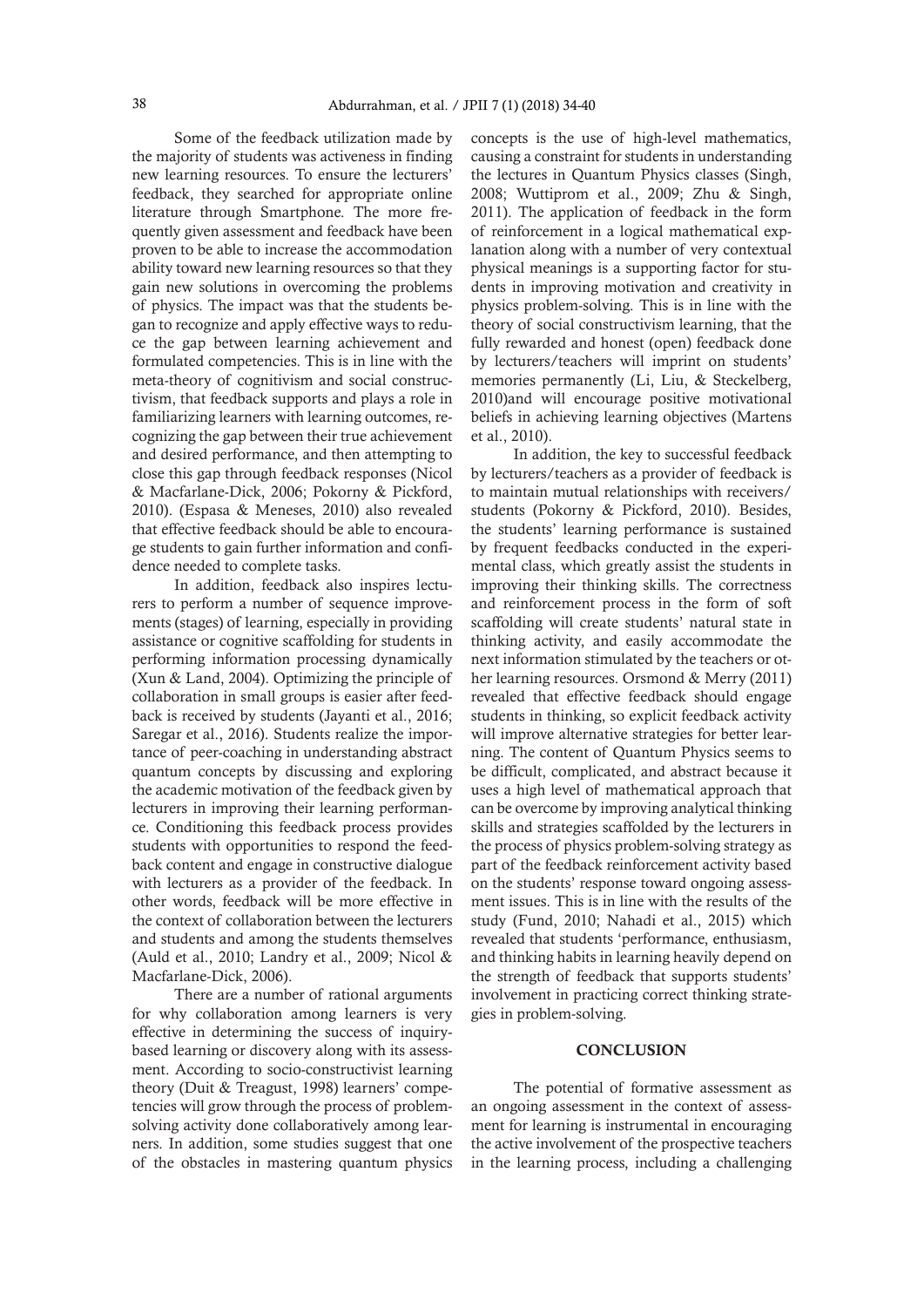and abstract subjects such as Quantum Physics. Such active and dynamic involvement relies heavily on content feedback as the core of ongoing assessment. The combination of content feedback between correction that involve students collaboratively and lecturers' reinforcement in the context of soft scaffolding with the help of flashcards greatly determines the level of competency achievement of the prospective teachers as the students in the subjects of Quantum Physics.

Students' interaction through feedback (individual or group correction and reinforcement during ongoing assessment), lecturers, and lecture materials are an integral part in determining the success of the students as prospective teachers in mastering the subjects of Quantum Physics. Some of the difficulties in the use of high-level mathematics to explain quantum phenomena are gradually eliminated during the ongoing assessment cycle process in the context of metacognitive learning theory and social constructivism. The use of tools such as flashcards encourages students to do some self-corrections and prepare physics problem-solving strategies after constructive reinforcements were done by lecturers and peers.

#### ACKNOWLEDGMENT

This research was funded by DIPA Institution Grant of FKIP University of Lampung in 2015. Therefore the researchers would like to thank the chairperson of Faculty of Teacher Training, Lampung University for the opportunity to obtain the research fund. Thank you also to Physics Education Students of FKIP UNILA who were actively involved in this research.

## **REFERENCES**

- Aprilyawati, R., & Abdurrahman. (2009). *Pemanfaatan Virtual Laboratory untuk Meningkatkan Minat Siswa SMA pada Topik Fisika Modern* (pp. 92–101). Bandar Lampung: FKIP Universitas Lampung.
- Asikainen, M., Hervonen, P., Heikkinen, M., Nivalainen, V., & Viiri, J. (2005). A Novel Quantum Physics Course for Physics Teachers: Theoretical Background. In Abdurrahman, (2011). Penggunaan multiple representasi pada penyusunan argumen untuk meningkatkan penguasaan konsep fisika kuantum. *Jurnal Penelitian Pendidikan IPA, 5*(1).
- Auld, R. G., Belfiore, P. J., & Scheeler, M. C. (2010). Increasing pre-service teachers' use of differential reinforcement: Effects of performance feedback on consequences for student behavior. *Journal of Behavioral Education*, *19*(2), 169-183.
- Azevedo, R., & Bernard, R. M. (1995). A meta-analysis of the effects of feedback in computer-based instruction. *Journal of Educational Computing Research*, *13*(2), 111-127.
- Bao, L., & Redish, E. F. (2002). Understanding probabilistic interpretations of physical systems: A prerequisite to learning quantum physics. *American Journal of Physics*, *70*(3), 210-217.
- Black, P., & Wiliam, D. (1998). Assessment and classroom learning. *Assessment in Education: principles, policy & practice*, *5*(1), 7-74.
- Brush, T. A., & Saye, J. W. (2002). A summary of research exploring hard and soft scaffolding for teachers and students using a multimedia supported learning environment. *The Journal of Interactive Online Learning*, *1*(2), 1-12.
- Creswell, J. W. (1994). *Research design: Qualitative & quantitative approaches*. Sage Publications, Inc.
- Duit, R., & Treagust, D. F. (1998). Learning in science: From behaviourism towards social constructivism and beyond. *International handbook of science education*, *1*(1), 3-25.
- Duncan, N. (2007). 'Feed‐forward': improving students' use of tutors' comments. *Assessment & Evaluation in Higher Education*, *32*(3), 271-283.
- Espasa, A., & Meneses, J. (2010). Analysing feedback processes in an online teaching and learning environment: an exploratory study. *Higher education*, *59*(3), 277-292.
- Fund, Z. (2010). Effects of communities of reflecting peers on student‐teacher development–including in‐depth case studies. *Teachers and Teaching: theory and practice*, *16*(6), 679-701.
- Gijlers, H., & De Jong, T. (2005). The relation between prior knowledge and students' collaborative discovery learning processes. *Journal of research in science teaching*, *42*(3), 264-282.
- Hattie, J., & Timperley, H. (2007). The power of feedback. *Review of educational research*, *77*(1), 81- 112.
- Hobson, A. (1996). Teaching quantum theory in the introductory course. *Physics Teacher*, *34*, 202-209.
- Jayanti, R. D., Romlah, R., & Saregar, A. (2016). Efektivitas Pembelajaran Fisika Model Problem Based Learning (PBL) melalui Metode POE terhadap Kemampuan Berpikir Tingkat Tinggi Peserta Didik. In *Seminar Nasional Pendidikan* (pp. 208-214).
- Kluger, A. N., & DeNisi, A. (1996). The effects of feedback interventions on performance: A historical review, a meta-analysis, and a preliminary feedback intervention theory. *Psychological bulletin*, *119*(2), 254-284.
- Landry, S. H., Anthony, J. L., Swank, P. R., & Monseque-Bailey, P. (2009). Effectiveness of comprehensive professional development for teachers of at-risk preschoolers. *Journal of Educational Psychology*, *101*(2), 448–465.
- Li, L., Liu, X., & Steckelberg, A. L. (2010). Assessor or assessee: How student learning improves by giving and receiving peer feedback. *British Journal of Educational Technology*, *41*(3), 525-536.